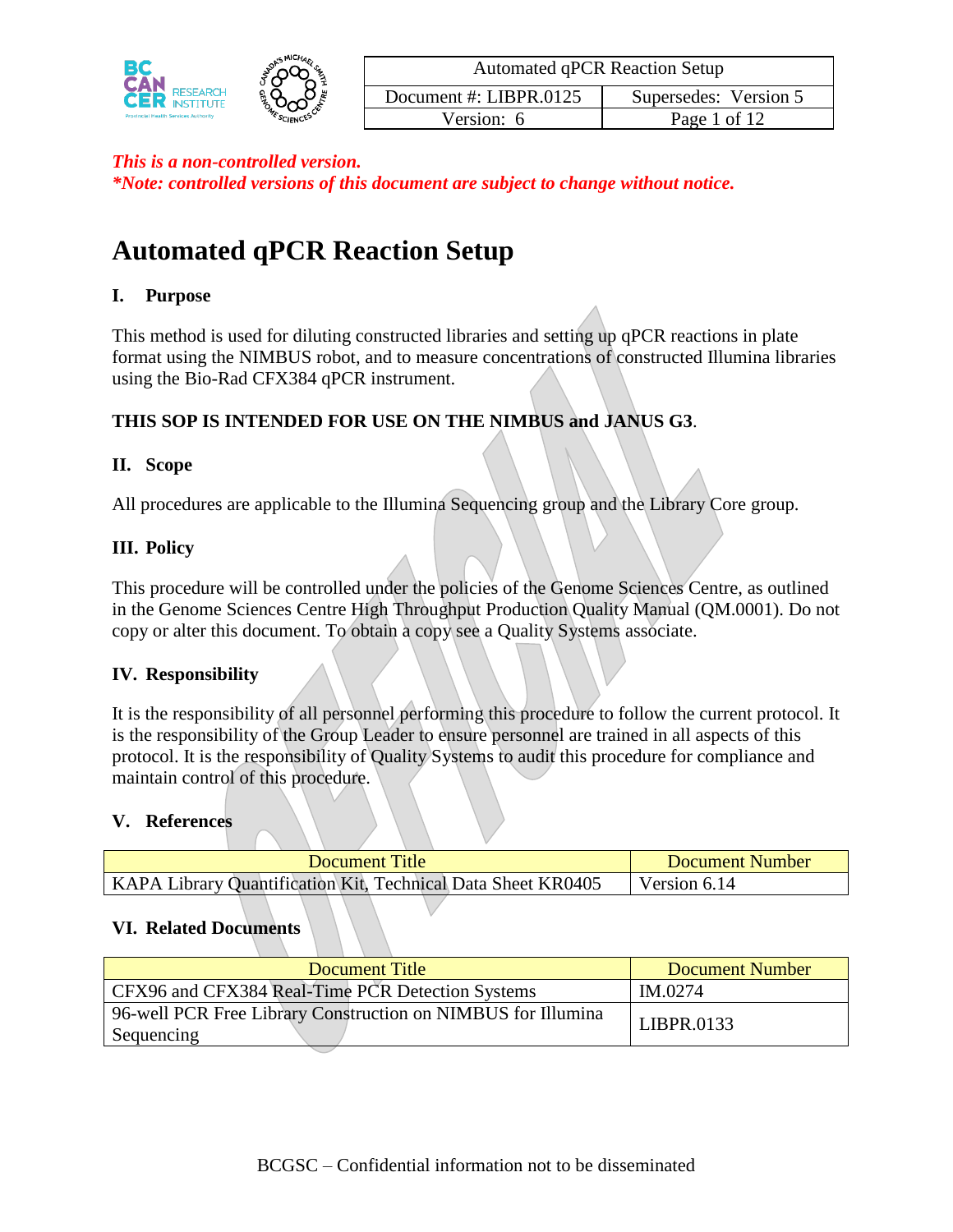

*\*Note: controlled versions of this document are subject to change without notice.*

| <b>Document Title</b>                  | Document Number |
|----------------------------------------|-----------------|
| JANUS G3 Dispense qPCR Brew for NIMBUS | LIBPR.0147      |

## **VII.Safety**

All Laboratory Safety procedures will be complied with during this procedure. The required personal protective equipment includes a laboratory coat and gloves. See the safety data sheet (SDS) for additional information.

#### **VIII. Materials and Equipment**

| Name                                                                            | Supplier                     | <b>Number</b>  | Model or<br>Catalogue<br># |  |
|---------------------------------------------------------------------------------|------------------------------|----------------|----------------------------|--|
| Hard-Shell Thin-Wall 384-Well Skirted PCR<br>Plates.                            | Bio-Rad                      | <b>HSP3865</b> | ✓                          |  |
| Microseal 'B' Adhesive Seals (for qPCR)                                         | Bio-Rad                      | <b>MSB1001</b> | ✓                          |  |
| Edge Biosystems clear plastic sealers                                           | Applied<br><b>Biosystems</b> | 48461          | ✓                          |  |
| KAPA Library Quantification kit -<br>Illumina/Universal                         | Roche<br>Diagnostics         | 07960140001    | $\checkmark$               |  |
| KAPA Library Quantification DNA Standards<br>Only - Illumina: DNA Standards 1-6 | Roche<br><b>Diagnostics</b>  | 07960387001    | ✓                          |  |
| <b>E&amp;K Reservoir Low Profile</b>                                            | E&K<br>Scientific            | EK-2036        | $\checkmark$               |  |
| ABGene 1000 96-Well PCR Plate                                                   | Fisher                       | AB1000         | $\checkmark$               |  |
| <b>CFX384 TOUCH RT PCR SYSTEM</b>                                               | <b>Bio-Rad</b>               | C1000 Touch    | $\checkmark$               |  |
| RoboRack 25ul sterile Barrier Tips                                              | Perkin<br>Elmer              | 6000689        | $\checkmark$               |  |
| RoboRack 175ul sterile Barrier Tips                                             | Perkin<br>Elmer              | 6000685        | ✓                          |  |
| Qiagen EB buffer                                                                | Qiagen                       |                |                            |  |
| Tween 20, 10%, for easy pipetting, 1L                                           | Bio-Rad                      | 161-0781       | $\checkmark$               |  |
| Eppendorf Safe-Lock Tubes, 2mL, PCR clean                                       | Eppendorf                    | 022363344      | $\checkmark$               |  |
| 50mL Falcon Tubes                                                               | <b>VWR</b>                   | CATX21008-940  | $\checkmark$               |  |
| <b>Ice Bucket</b>                                                               | <b>VWR</b>                   | 35751-205      | $\checkmark$               |  |
| Black ink permanent Marker pen                                                  | <b>VWR</b>                   | 52877-310      | ✓                          |  |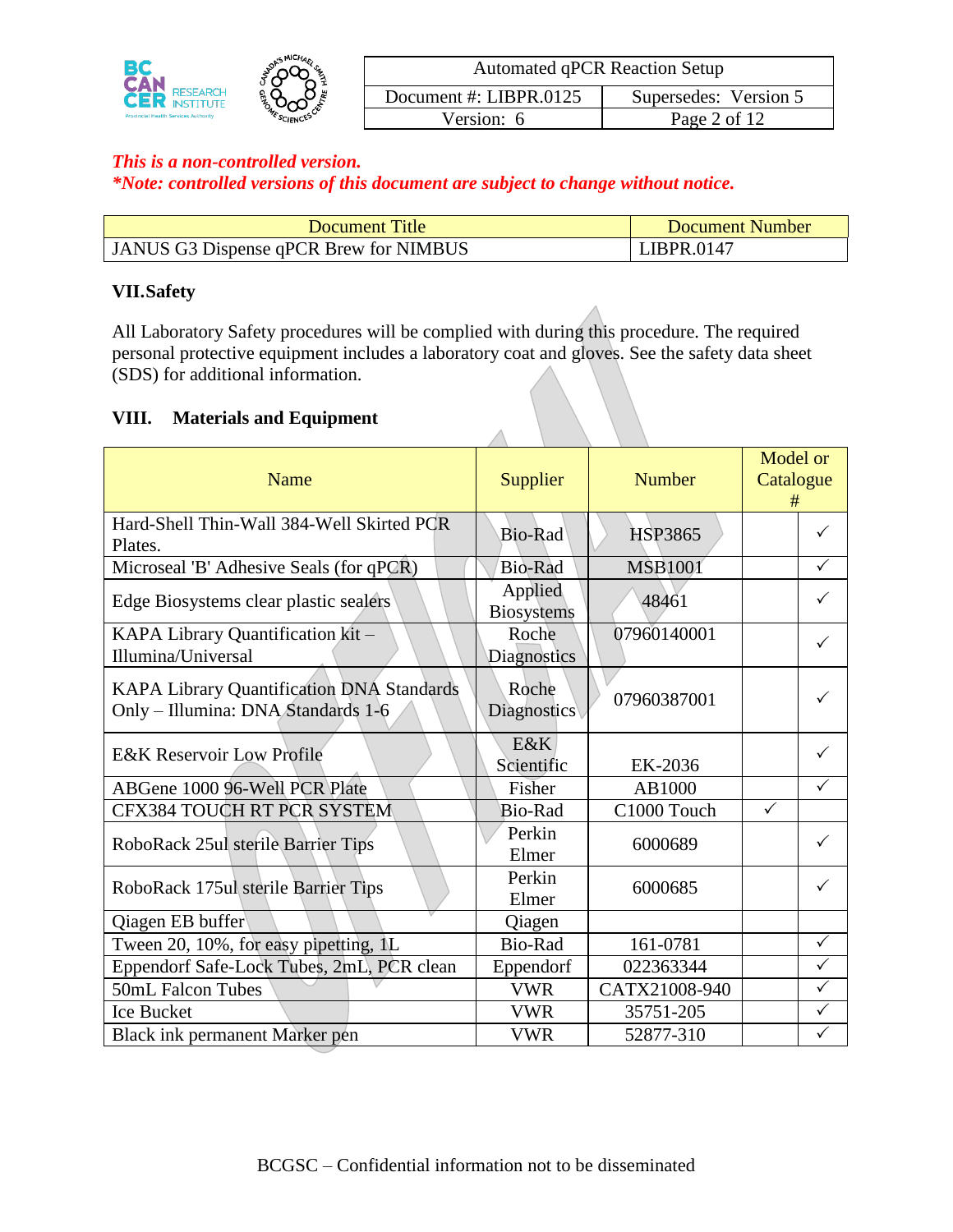

#### *\*Note: controlled versions of this document are subject to change without notice.*

| Wet Ice                                              | In-house                  | N/A               | N/A          | N/A |
|------------------------------------------------------|---------------------------|-------------------|--------------|-----|
| 24-position tube rack for Biomek FX                  | Beckman                   | 373661            |              | ✓   |
|                                                      | Coulter                   |                   |              |     |
| Beckman 1.5mL/2mL tube adapter                       | <b>Beckman</b><br>Coulter | 373696            |              |     |
| Pipetman® Classic Starter Kit (P20, P200,<br>P1000)  | Mandel                    | GF-F167300        |              |     |
| Pipetman®Classic Micro Starter Kit (P2, P10,<br>P100 | Mandel                    | GF-F167500        |              |     |
| Diamond Filter Tips 10 µL                            | Mandel                    | GF-F171203        |              | ✓   |
| Diamond Filter Tips 30 µL                            | Mandel                    | GF-F171303        |              | ✓   |
| Diamond Filter Tips 200 µL                           | Mandel                    | GF-F171503        |              | ✓   |
| P <sub>200</sub> Filter tips                         | Rainin                    | <b>RT-200F</b>    |              | ✓   |
| Sorvall Legend Centrifuge                            | Mandel                    | <b>RT</b>         | $\checkmark$ |     |
| Sorvall RC3BP Centrifuge                             | Mandel                    | RC <sub>3BP</sub> |              |     |
| <b>Eppendorf Centrifuge</b>                          | Eppendorf                 | 5810R             | $\checkmark$ |     |
| Micro centrifuge                                     | <b>VWR</b>                | CABK368826        | ✓            |     |

## **KAPA qPCR Primer Sequences**:

Primer P1: 5'-AAT GAT ACG GCG ACC ACC GA-3' Primer P2: 5'-CAA GCA GAA GAC GGC ATA CGA-3'

#### **Preparation of EB/0.05% Tween buffer**

Prepare a solution of 0.05% Tween 20 in EB buffer by adding 75µL of Tween 20 (10%) solution to 15mL of Qiagen EB buffer. Mix well. For larger volumes, use 250µL of Tween 20 (10%) to 49.75mL of Qiagen EB Buffer.

## **Preparation of KAPA qPCR Master Mix / Primer Premix Brew aliquots:**

For each new KAPA qPCR Master Mix received, thaw the 5mL bottle of KAPA SYBR FAST qPCR Master Mix (2X) and add 1mL of Illumina GA Primer Premix (10X), received separately with the DNA Quantification Standards Kit. Mix well by inversions.

Prepare 500uL aliquots of primer/KAPA qPCR Master Mix and store frozen at -20**°**C or prepare larger 2 mL aliquots if necessary. Individual aliquots may be freeze-thawed for a number of qPCR assays.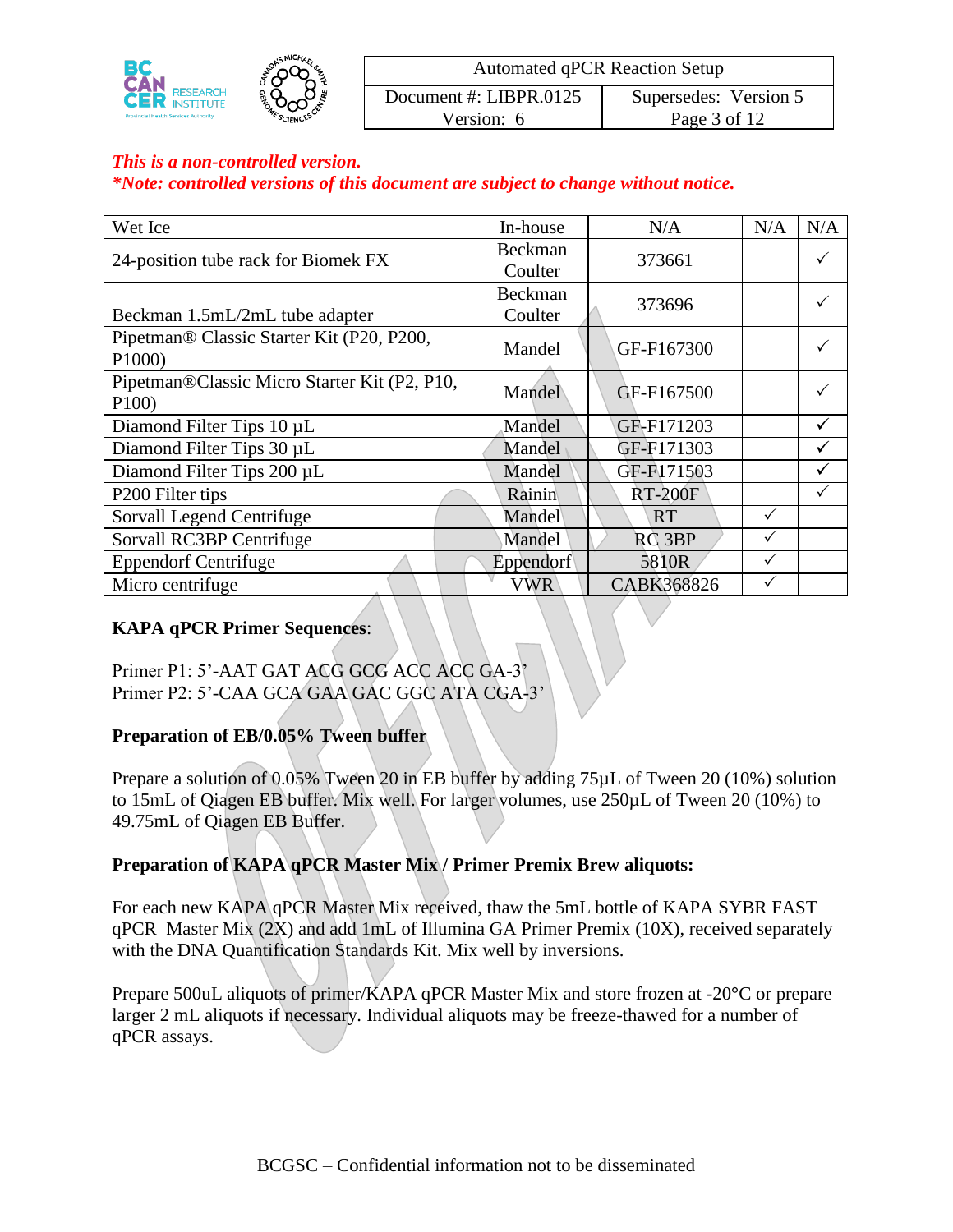|                                             | - MICHAP   | <b>Automated qPCR Reaction Setup</b> |                       |  |  |
|---------------------------------------------|------------|--------------------------------------|-----------------------|--|--|
| RESEARCH<br><b>FITUTE</b>                   |            | Document #: LIBPR.0125               | Supersedes: Version 5 |  |  |
| <b>Provincial Health Services Authority</b> | MESCIENCES | Version: 6                           | Page 4 of 12          |  |  |

## **IX. Procedure**

**Note: The samples are diluted 1/2500X on a pre-PCR NIMBUS on the 5th floor or the Nimbus in the Library Construction Room on the 6th floor. All procedures related to Illumina library qPCR set-up are to be followed in a 6th floor (post-PCR product area) clean workspace, using the post-PCR NIMBUS.**

**1. NIMBUS Set up of the 1/2500 dilution of the Illumina Library Sample Plate for qPCR**

Note: The user must choose from 3 radio buttons for this step on the NIMBUS.

- 1.1. QBC001 Addition as qPCR Control. Retrieve the QBC001 control and allow it equilibrate to room temperature. The average bp should be set to 450bp for the QBC control in LIMS. Vortex and quick spin. Replace designated well in the ligation tray with 10uL aliquot of QCB001 prior to the serial dilution.
- 1.2. Refer to LIBPR.0133 96-well PCR Free Library Construction on NIMBUS for Illumina Sequencing.
- **2. How to create the Bio-Rad qPCR Machine Sample Sheet in LIMS**

Note: See Appendix A if more than one TRA is submitted. APC will usually perform this.

- 2.1. Login onto LIMS using your username and password.
- 2.2. Scan the TRA of the submitted plate, and the barcode EQU2740 for the CFX384 qPCR machine.
- 2.3. Select "By Column-Nimbus" for qPCR set up as shown below.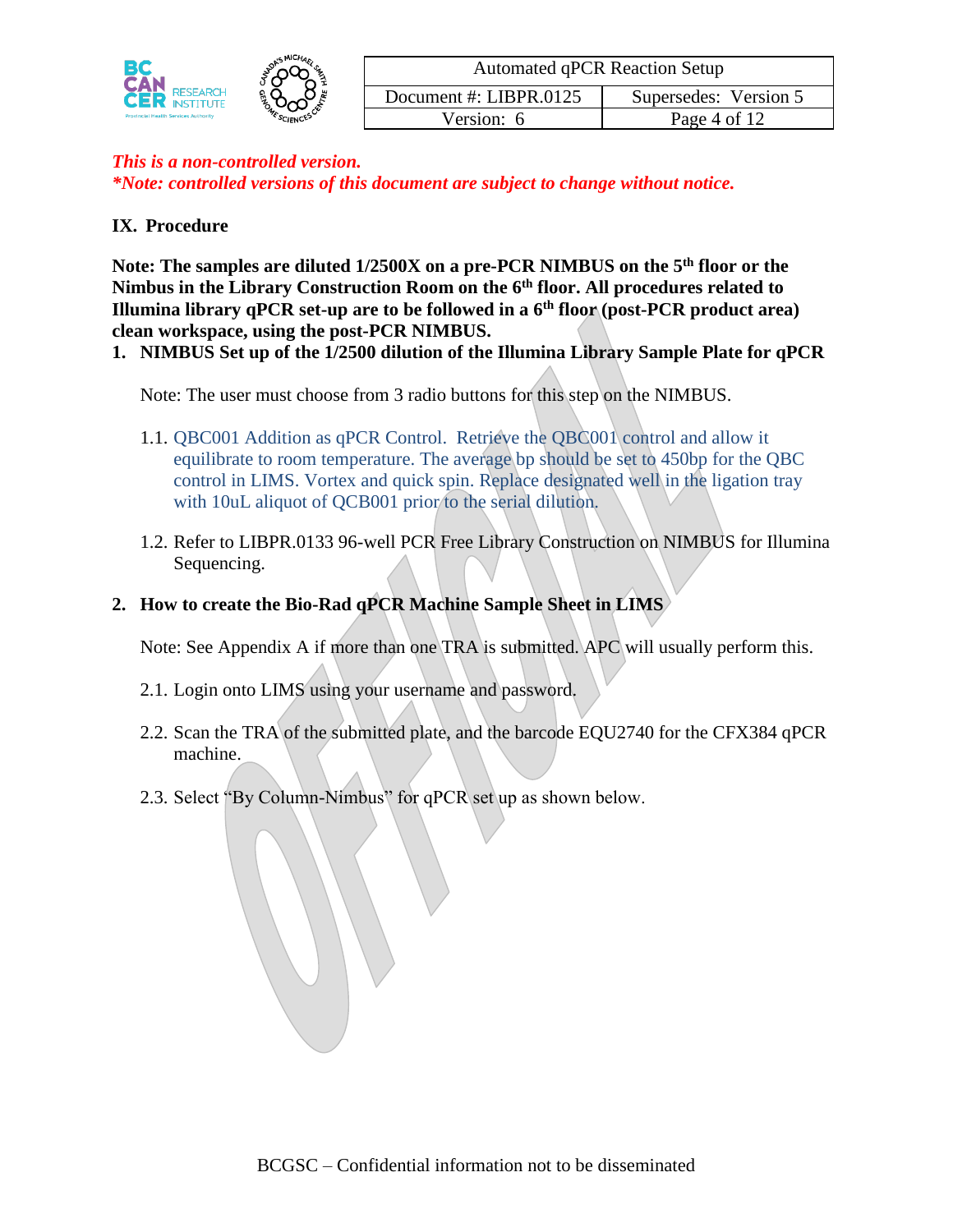

| <b>Printable Image</b><br>Printable Page (extracts only this table) |                                       |                |   |                |                        |   |                |   |   |    |                   |                          |
|---------------------------------------------------------------------|---------------------------------------|----------------|---|----------------|------------------------|---|----------------|---|---|----|-------------------|--------------------------|
|                                                                     | <b>Select All Wells</b>               |                |   |                | <b>Clear All Wells</b> |   |                |   |   |    |                   |                          |
|                                                                     | $\overline{1}$                        | $\overline{2}$ | 3 | $\overline{A}$ | 5                      | 6 | $\overline{7}$ | 8 | 9 | 10 | 11                | 12                       |
| A                                                                   |                                       |                |   |                |                        |   |                |   |   |    | B58147<br>1477815 | B58155<br>1477816        |
| в                                                                   |                                       |                |   |                |                        |   |                |   |   |    | B58148<br>1477817 | <b>B58156</b><br>1477818 |
| c                                                                   |                                       |                |   |                |                        |   |                |   |   |    | B58149<br>1477819 | B58157<br>1477820        |
| D                                                                   |                                       |                |   |                |                        |   |                |   |   |    | B58150<br>1477821 | <b>B58158</b><br>1477822 |
| Е                                                                   |                                       |                |   |                |                        |   |                |   |   |    | B58151<br>1477823 | B58159<br>1477824        |
| F                                                                   |                                       |                |   |                |                        |   |                |   |   |    | B58152<br>1477825 | B58160<br>1477826        |
| G                                                                   |                                       |                |   |                |                        |   |                |   |   |    | B58153<br>1477827 | B58161<br>1477828        |
| H                                                                   |                                       |                |   |                |                        |   |                |   |   |    | B58154<br>1477829 | B58162<br>1477830        |
|                                                                     | Create QPCR Run<br>By Column - Nimbus |                |   |                |                        |   | $\mathbf{v}$   |   |   |    |                   |                          |

**Figure 1: Screenshot of dropdown menu for creating qPCR run**

2.4. Select "Create qPCR Run", LIMS will generate a file name ending with ".plrn"; note the file name for step 7. The file is stored in:

Lab instruments on

'isaac'\QPCR\_Run\sample\_sheets\run#.YearMonthDayTime(HrMinSec).plrn Example: 73058.20150331074312.plrn

# **3. Dispense KAPA qPCR Master Mix Brew for the Samples and Standards/Water Control**

- 3.1. Thaw an aliquot of KAPA SYBR FAST qPCR Master Mix (2X) brew (**containing primers**) for 30 minutes in the dark at room temperature. Quick spin and keep at room temperature until next step.
- 3.2. Use the JANUS G3 to dispense KAPA qPCR Master Mix into two temporary AB1000 plates. One for the samples and the other for standards/water control.
- 3.3. Keep any leftover qPCR brew mix in the 2mL Eppendorf tube.
- 3.4. Obtain the sample sheet from your APC or prepare one for the JANUS G3 to dispense brew mix using the same well map as per your 1/2500 diluted sample library plate "QPCR1". Use the following spreadsheet as a template: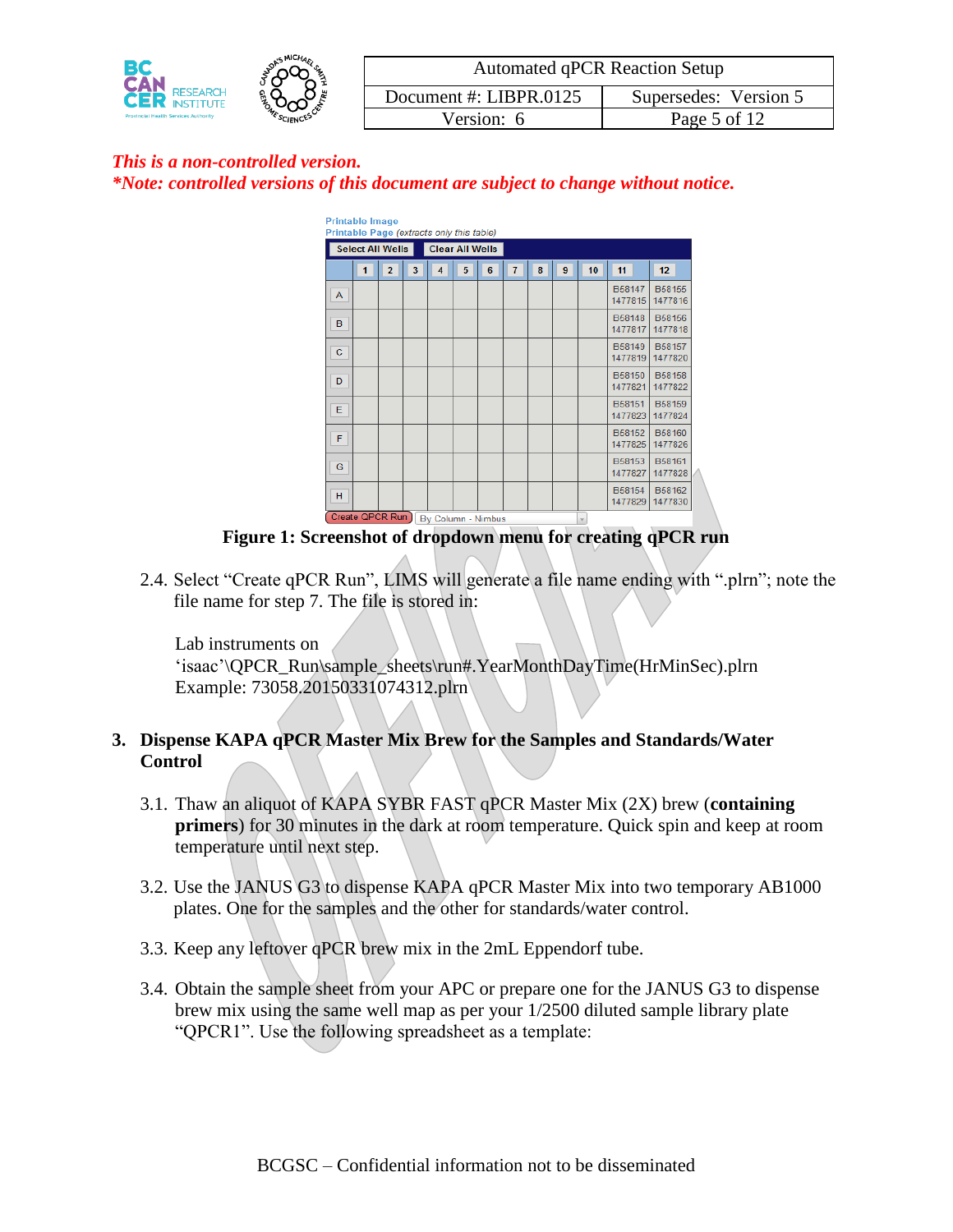

*\*Note: controlled versions of this document are subject to change without notice.*

R:\Library Core\JANUS G3 6th floor PPBC\Normalization, qPCR, Rearray, pooling templates\LibCore - qPCR Brew Dispensing Calculator.xls.

3.4.1. Brew for maximum 96 samples can be dispensed, not counting standards and water control. Copy and then paste the well layout from your 1/2500 QPCR tray into the 'Setup' sheet. Do not include the standards or water control in the spreadsheet. Save the 'CSV' sheet as a CSV file and export it to folder:

geneexplab on '\\phage.bcgsc.ca\home\genexplab\Library Core\JANUS G3 6<sup>th</sup> floor PPBC\Production csv files JANUS G3

- 3.5. Determine how much qPCR brew is needed:
	- a) Calculating based on the following equation:

## **Total volume of qPCR Brew needed:**

 $(22.86\mu L X \# of samples) + (20\mu L X) 7 standards$  and water control + 100 $\mu$ L dead volume

 $(22.86 \mu L X \# of samples) + 240 \mu L$ 

i.e. 22.86 $\mu$ L X 92 samples + 240 $\mu$ L = 2343.12 $\mu$ L

- b) Alternatively, proceed to step 3.6 and the JANUS program will calculate the volume of qPCR brew required based on your .CSV file.
- 3.6. JANUS G3 setup the qPCR Brew Dispensing.
	- a) Check there is enough ddH<sub>2</sub>O in water carboy.
	- b) Log onto the JANUS G3 and open **JANUS Application Assistant**. Select **LibCore – G3 qPCR Brew Dispensing**. Click **4.Run** then **Start**.
	- c) Flush/prime the fluid system by checking the *check box* if bubbles are visible in the liquid lines. Then click **Continue**. This takes approximately 3.5 minutes.
	- d) Specify first full tip column of 25uL tip box. Then click **Continue**.
	- e) Click **Browse** to load the dispense brew file. Here, log into PHAGE.bcgsc.ca\geneexplab\. Select and open the appropriate qPCR Brew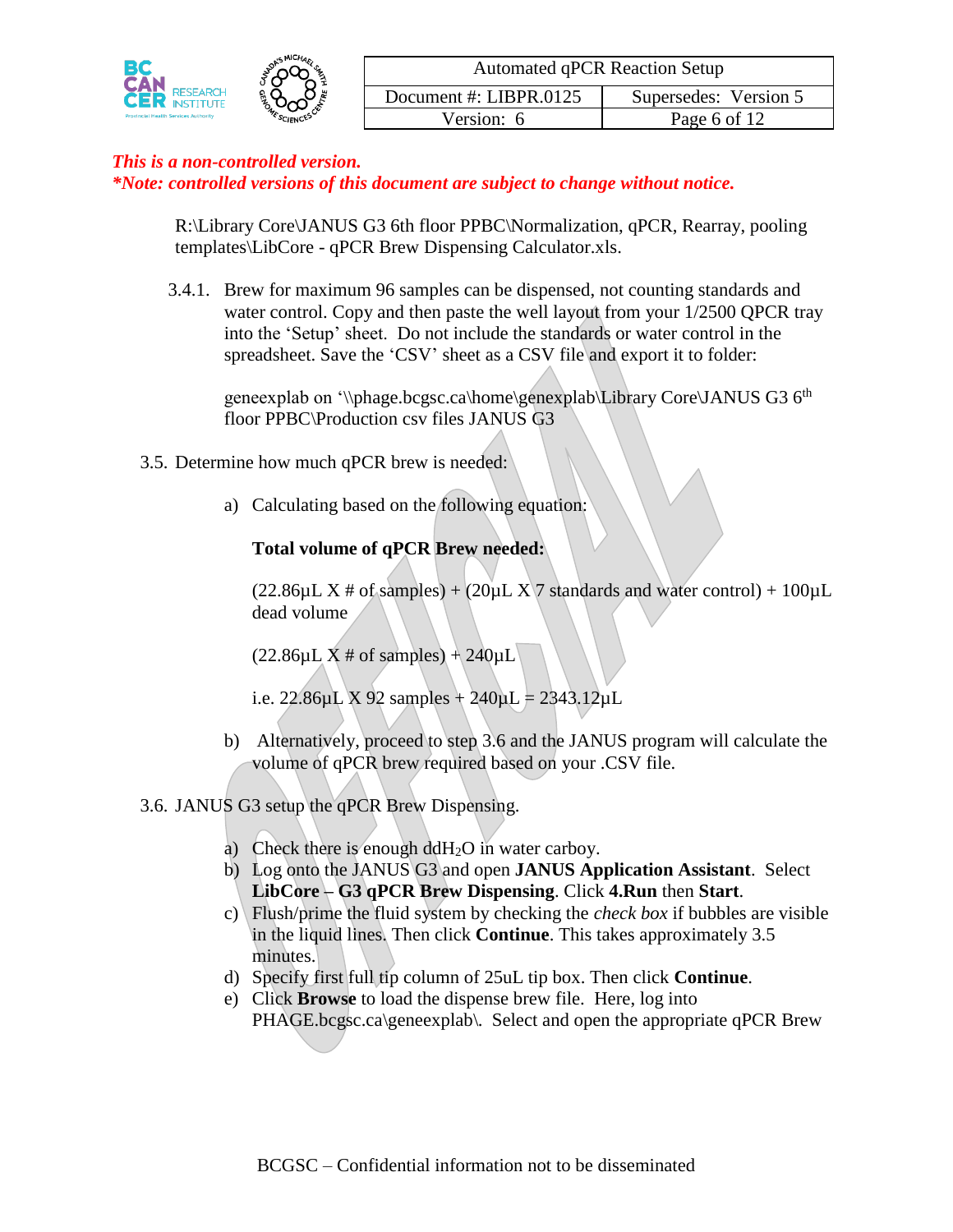

Dispense csv file in \Library Core\JANUS G3  $6<sup>th</sup>$  floor PPBC\Production csv files JANUS G3\. Click **Continue**.

- f) Confirm the number of samples at software prompt.
- g) Fill 2mL Eppendorf tube(s) with appropriate brew volume and load the tube(s) into rack position starting at **A1**.
- h) Load the required labware as indicated in pop-up picture and click **OK**.
- i) Click **OK** after ensuring Varispan waste tip box is empty.
- j) Click **OK** to begin.
- k) After brew dispenses, cover the plates and quick spin at room temperature. Keep in the dark until ready for next setup on the NIMBUS

# **4. Prepare 384-well qPCR plate on NIMBUS**

- 4.1. This step will combine the 1/2500 diluted samples and the standards plate with the two qPCR brew plates. You will be prompted to quick spin plates (at max speed) before the NIMBUS transfers the brew plus template into the 384 well qPCR plate.
- 4.2. **Please note that 80µL of standards 1-6 are dispensed in column 1 (wells A1- F1, respectively) for NIMBUS qPCR set up.**
- 4.3. Add 80µL of fresh Ultrapure Water to well G1 on the standards plate prior to each run. Each pre-aliquoted standards plate can be used up to 5 times.
- 4.4. Log into the following program. Keep the plates covered until the program prompts you to remove the covers.

Hamilton Run Control>File>Open>Production> LIBPR qPCR Reaction Setup>LIBPR qPCR Reaction Setup.med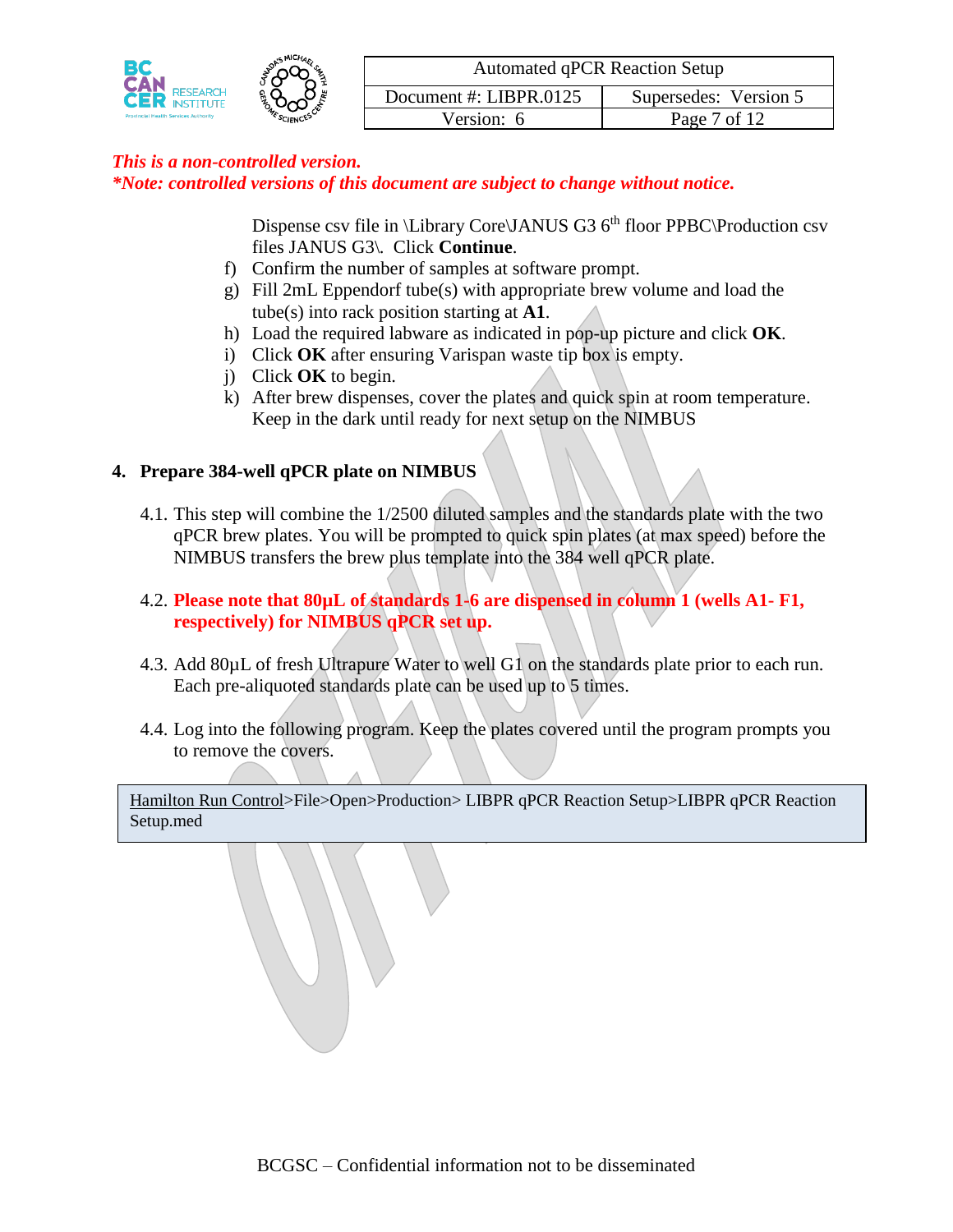|                                             | <b>MICHA</b> | <b>Automated qPCR Reaction Setup</b> |                       |  |  |
|---------------------------------------------|--------------|--------------------------------------|-----------------------|--|--|
| RESEARCH                                    | .            | Document #: LIBPR.0125               | Supersedes: Version 5 |  |  |
| <b>Provincial Health Services Authority</b> | MESCIENCES   | Version: $6$                         | Page 8 of 12          |  |  |

*\*Note: controlled versions of this document are subject to change without notice.*



**Figure 2: Initial deck layout on Hamilton NIMBUS**

- 4.5. After the program has been completed, cover the standards and 1/2500 dilution plate with foil seal and store at -20°C.
- 4.6. Cover the Bio-Rad 384-well plate with the BioRad tape cover and then quick spin the plate at max speed in an Eppendorf 5810R centrifuge at room temperature for 1 minute.

## **5. Enter Sample Information and Start Run**

- 5.1. Login onto the CFX384 qPCR workstation computer using your username and password.
- 5.2. Turn on the CFX384 qPCR machine.
- 5.3. Start the qPCR software, "Bio-Rad CFX Manager" after the instrument is ready for use.
- 5.4. Select "File" and "Open", and select "LIMS File", which defaults to the "sample sheets" folder. Select the appropriate file based on your created LIMS sample sheet.
- 5.5. Toggle to the "Plate" tab, to check the layout of the Samples, Standards and No-Template Controls.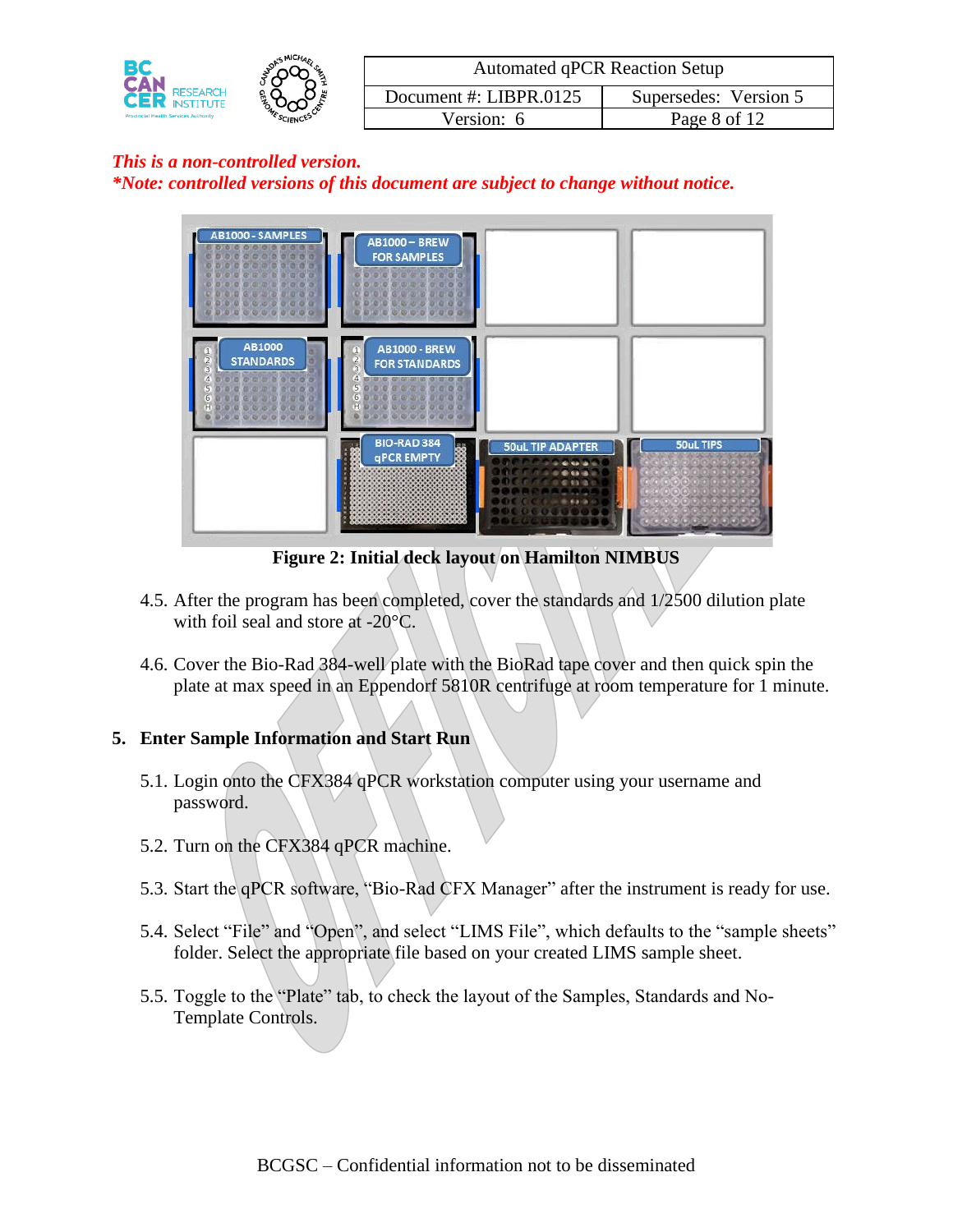

|     | Document # |
|-----|------------|
| 300 |            |

| <b>Automated qPCR Reaction Setup</b>            |              |  |  |  |
|-------------------------------------------------|--------------|--|--|--|
| Document #: LIBPR.0125<br>Supersedes: Version 5 |              |  |  |  |
| Version: 6                                      | Page 9 of 12 |  |  |  |

*\*Note: controlled versions of this document are subject to change without notice.*

- 5.6. Ensure that the correct LIMS File is selected and opened.
- 5.7. Once all sample information is confirmed, go the **Start Run** tab.
- 5.8. Select "Open Lid" and place 384-well optical plate inside the qPCR machine, with well A1 at the top left.
- 5.9. Ensure that the lid is unobstructed, and select "Close Lid".
- 5.10. Click on the **Start Run** button. You will be prompted for the run file name and destination. Confirm the appropriate file name and final destination is present then save the run.
- 5.11. The qPCR run will take approximately 1.5 hours to complete.

#### **6. LIMS Protocol**

- 6.1. Log on to LIMS using your username and password.
- 6.2. Scan the TRA of the submitted plate into the scan field, and select "Scan".
- 6.3. Under the Lab Protocol Tracking field, select "qPCR Quant" from the protocol list and select "Continue with Lab Protocol".
- 6.4. Enter the qPCR equipment number in the "Scan qPCR equipment" field and select "Completed Step".
- 6.5. Scan Nimbus used for sample dilution in the Equ field and select "Completed Step"
- 6.6. Scan in the solution number (SOL) of the qPCR Kit and select "Completed Step"
- 6.7. Scan in the Equ number of the JANUS G3 which is necessary to indicate automated brew dispense.

## **7. Review Analyzed Data**

7.1. Select the **Quantitation** tab in the Data Analysis window for an overview of the qPCR run results (Figure 9). There are 4 windows displayed under this tab: Amplification, Standard Curve, Plate Layout, and Quantitation Data. To view the amplification plots of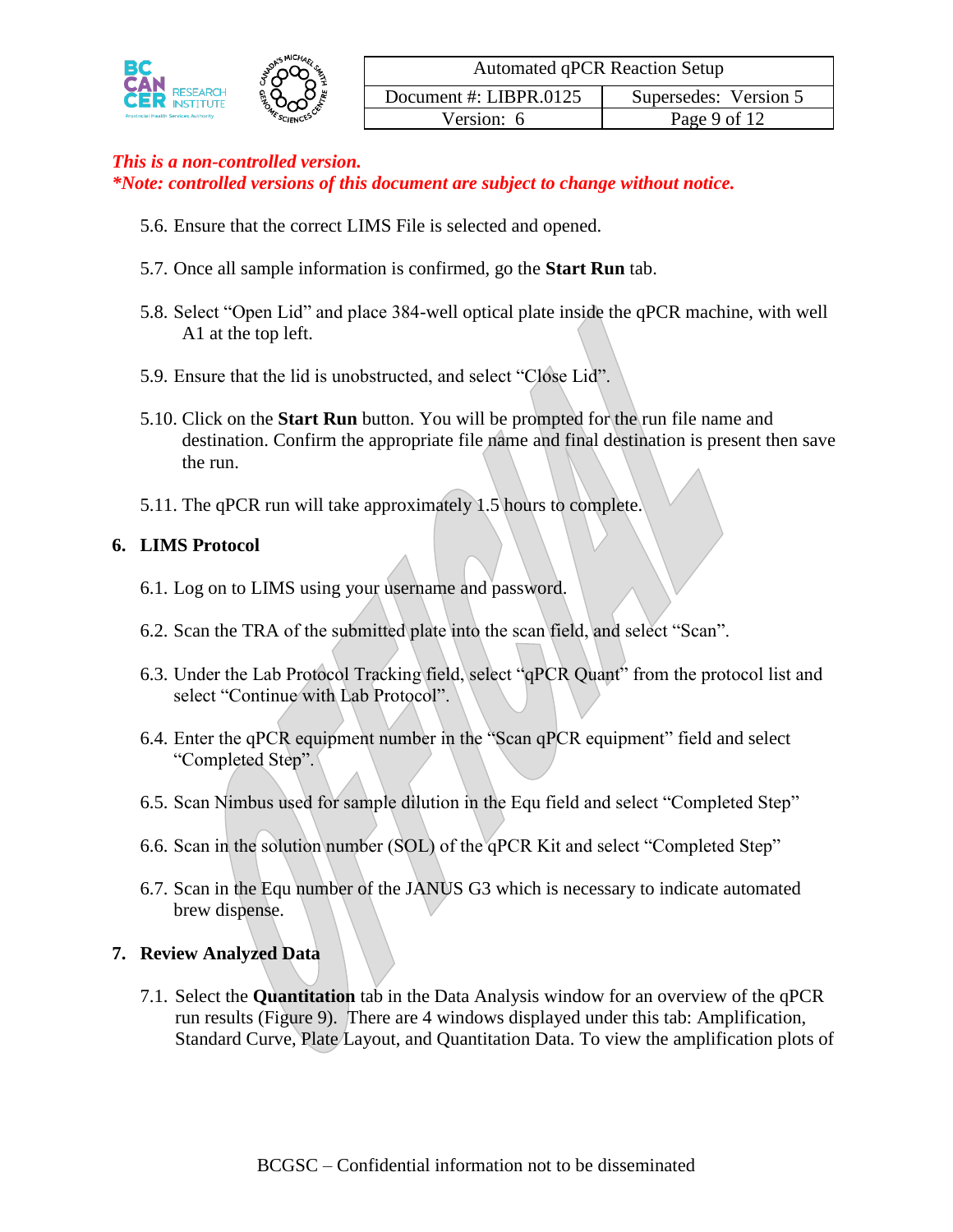|                                             | <b>MICHAL</b> | <b>Automated qPCR Reaction Setup</b> |                       |
|---------------------------------------------|---------------|--------------------------------------|-----------------------|
| <b>RESEARCH</b>                             |               | Document #: LIBPR.0125               | Supersedes: Version 5 |
| <b>Provincial Health Services Authority</b> | SCIENCE       | Version: 6                           | Page $10$ of $12$     |

select wells, highlight the specific wells in the Plate Layout window, and the corresponding amplification curves will appear darker in the Amplification window. The Standard Curve shows the plot of Threshold cycle vs. Log Starting Quantity. The plot of the DNA standards (represented by open circles) should be linear. Samples are represented by cross-hatch lines.



**Figure 3: Quantitation Tab in the Data Analysis Window**

- 7.2. To view the analyzed data, open the **Quantification Data** tab. The spreadsheet contains the qPCR data for each Library sample (Unknown) including the individual well data (Cq and Starting Quantity) as well as the data for the triplicate set (Cq Mean, Cq Standard Deviation, and Starting Quantity [SQ] Mean).
- 7.3. Log onto LIMS using your user name and password.
- 7.4. Go to the Summaries drop down menu and select QPCR Run Summary. Select the correct TRA and click on "Display QPCR Run Results". Select "Replicate" to organize the data. The Cq Std Mean for each triplicate is displayed. If the Cq Std Mean is greater than 0.2, look for outliers in the triplicate quants and select them for removal from the calculation. In the event where the Cq values of a triplicate are evenly distributed, the values may remain for calculation. If Cq Std Mean values are  $>0.3$  and there isn't an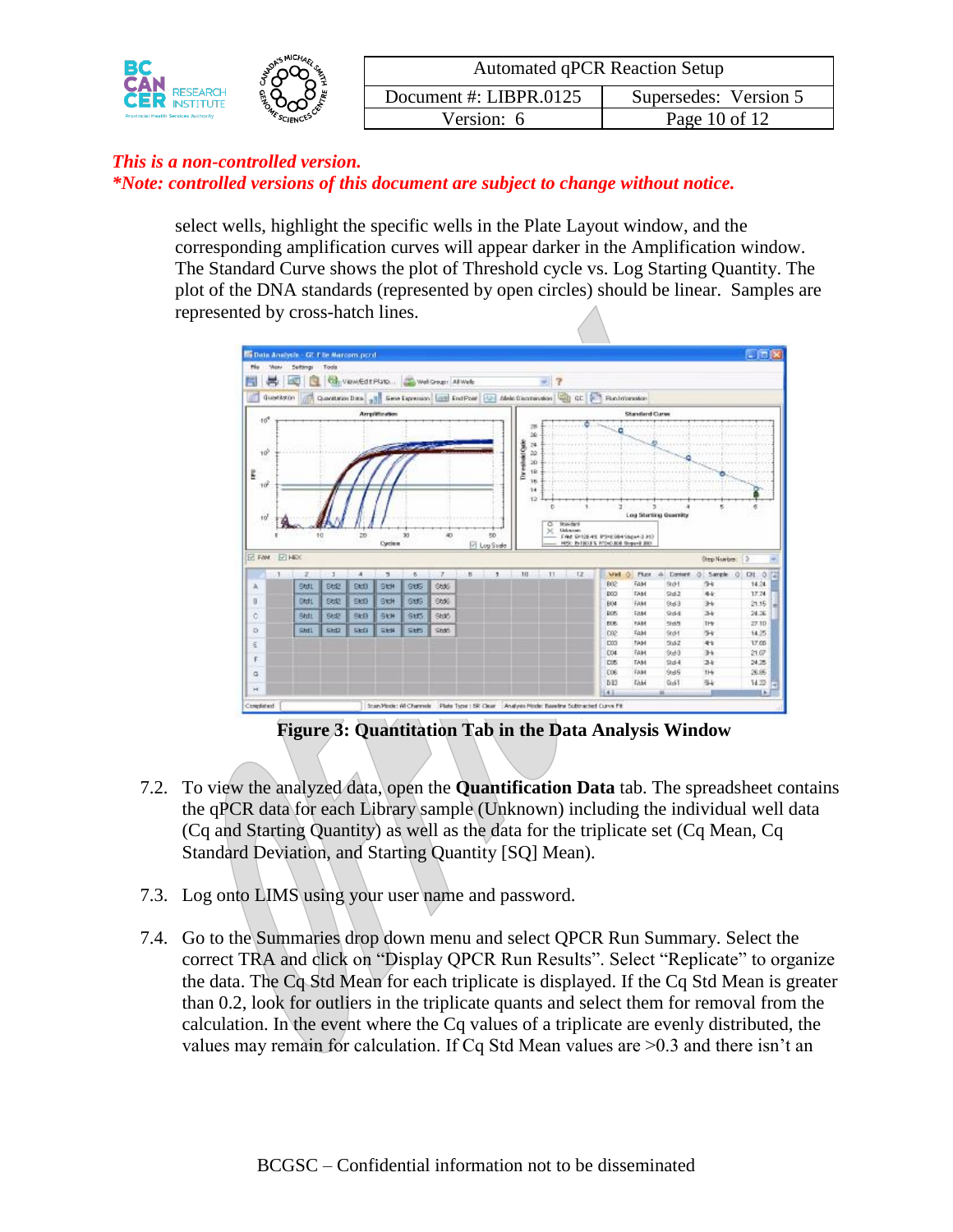

obvious outlier, the APC may decide to remove that sample entirely and rerun it as such a large range could cause cluster density issues if the incorrect outlier is removed. Remove outlier data points from the data set with the APC, and review before selecting "Remove QPCR well".

- 7.5. After the outliers have been removed, toggle to select all the wells.
- 7.6. After the APC has reviewed the results, select "Confirm QPCR Results".